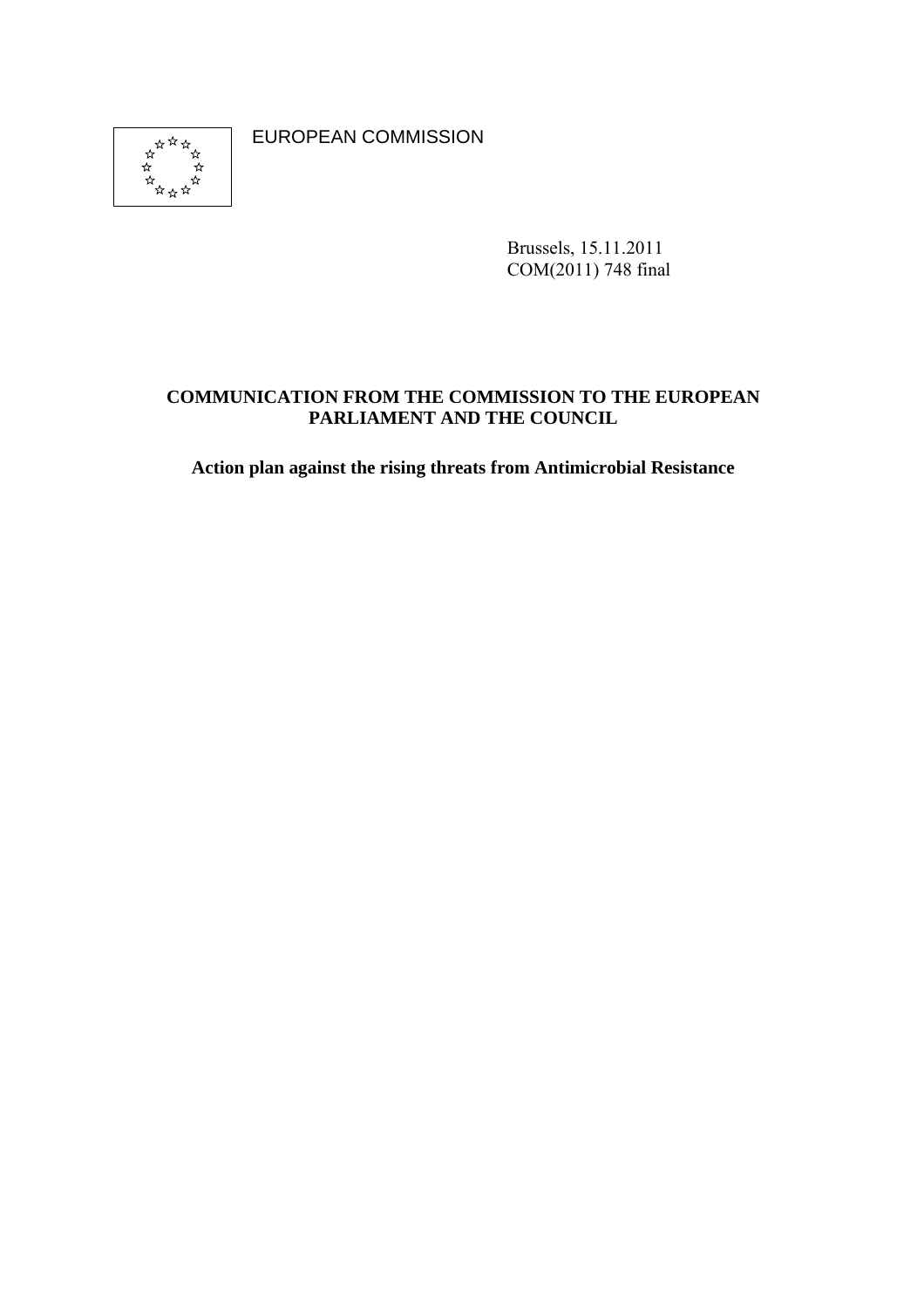### **1. INTRODUCTION**

### **1.1. The rising risk of antimicrobial resistance (AMR)**

Since the introduction of penicillin in the 1940s **antimicrobial medicines**, such as antibiotics, have become **essential for the treatment** of many microbial infections in humans and animals. In addition to the treatment of infectious diseases (e.g. pneumonia, tuberculosis, malaria, HIV/AIDS) and hospital-acquired infections (e.g. methicilin resistant *Staphylococcus aureus* (MRSA), antimicrobials are vital for reducing the risk of complications in relation to complex medical interventions, such as hip replacements, organ transplants, cancer chemotherapy and the care of premature babies. In addition, antimicrobials are used in veterinary medicine and for non-therapeutic purposes (e.g. disinfectants, preservatives, and food and feed additives).

Seventy years later, these applications are **now seriously jeopardized** by the emergence and spread of microbes that are resistant to affordable and effective firstchoice, or "first-line" medicines, rendering the drugs concerned ineffective for the treatment of the infection. This resistance is a natural biological phenomenon but is amplified by a variety of factors. The inappropriate use of therapeutic antimicrobials in human and veterinary medicine, the use of antimicrobials for non-therapeutic purposes as well as the pollution of the environment by antimicrobials is accelerating the emergence and spread of resistant microorganisms. The consequences are severe:

- A subset of drug-resistant bacteria is responsible for about 25,000 human deaths annually. In addition to avoidable death, this also translates into extra healthcare costs and productivity losses of at least EUR 1.5 billion<sup>1</sup>. In healthcare settings, AMR notably represents a threat of particular concern, i.e. infections acquired from exposure in a hospital or a healthcare service unit. Approximately 4 million patients are estimated to acquire a healthcareassociated infection in the EU every year.
- Common bacteria causing e.g. diarrhoea or respiratory infections in several animal species have become more resistant to commonly used veterinary antimicrobials causing increased suffering and mortality in animals, and consequently, production losses and extra costs as well as occupational hazards to animal keepers.

The development of resistance, the pressure to reduce the use of antimicrobials as well as the weak market incentives and increasing difficulty and cost to develop new effective antibiotics have discouraged investment in this area with the consequence that only a few new antibiotics are currently under development.

Increasing global trade and travel favours the spread of antimicrobial resistance between countries and continents. Therefore, antimicrobial resistance is a **global public health concern**.

<u>.</u> 1

ECDC/EMEA JOINT TECHNICAL REPORT The bacterial challenge: time to react. Available from: http://www.ema.europa.eu/docs/en\_GB/document\_library/Report/2009/11/WC500008770.pdf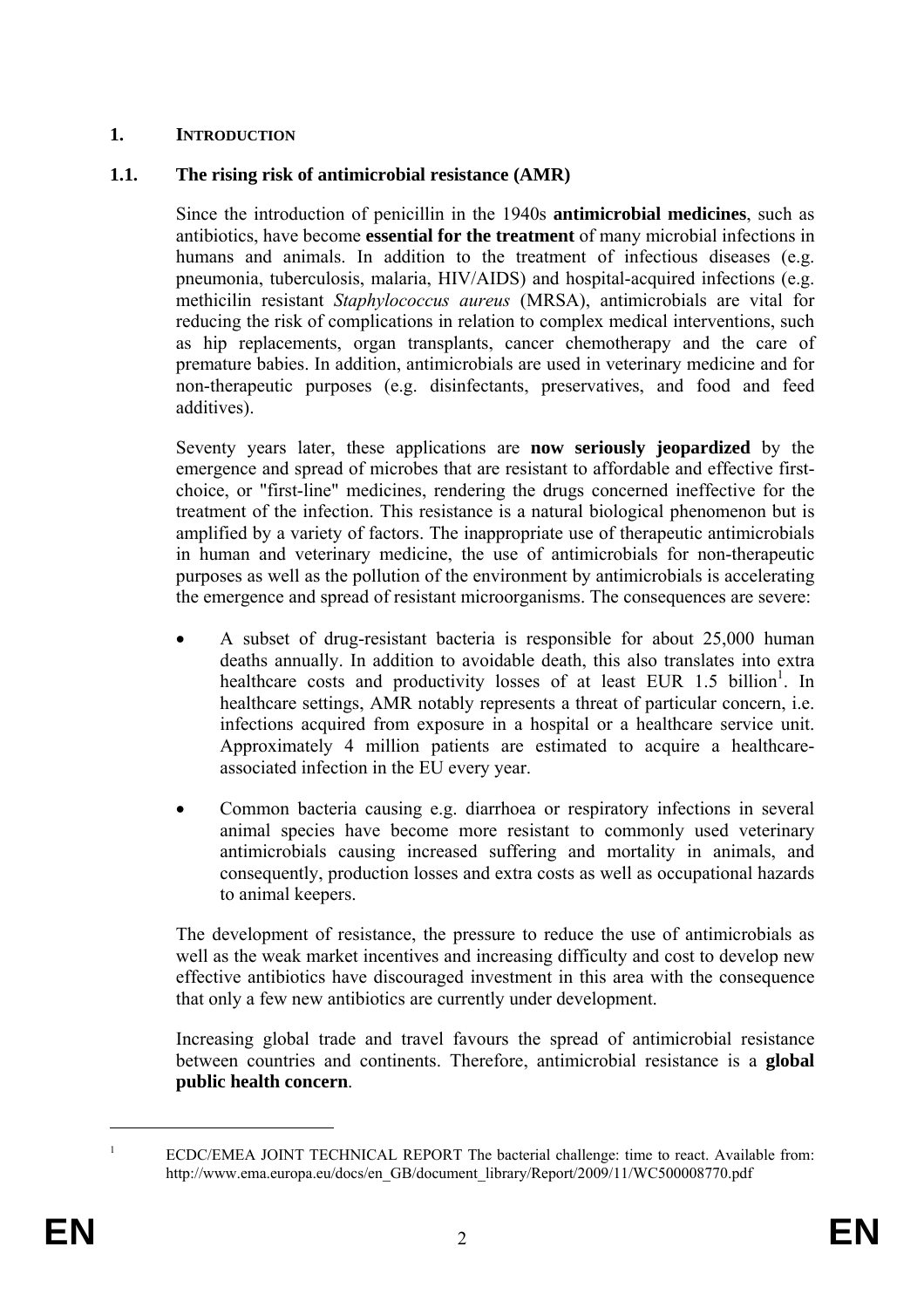# **1.2. Ongoing efforts are not sufficient**

The problem of AMR is known since many years now and has been recognized both by the Council and the European Parliament:

- The **Council** adopted on 10<sup>th</sup> June 2008 **Conclusions** on AMR calling upon the Commission, in accordance with the "health in all policies" approach, to promote cooperation between the Commission, Agencies and the Member States against AMR, and on  $1<sup>st</sup>$  December 2009 Conclusions on innovative incentives for effective antibiotics calling upon the Commission to develop a comprehensive action plan concerning incentives to develop new effective antibiotics including ways to secure their rational use.
- On 12th May **2011** the **European Parliament** adopted a non-legislative **resolution** on antibiotic resistance in which it stresses that AMR has become a huge issue in recent years. To cope with this growing problem and the consequent treatment failures, the EP calls on the Commission to establish an EU-wide plan to combat AMR.

The Commission has taken a number of important actions:

- In the field of *human medicine*, the 2001 Community Strategy against AMR2 called for EU actions against AMR in the fields of surveillance, research, prevention and international cooperation. This led to the adoption of EU wide recommendations and guidelines against AMR.
- In *animal husbandry*, the ban on the use of antimicrobials for growth promotion was introduced in 2006. The Commission has developed legislation on the control of *Salmonella* at all relevant stages of production, processing and distribution in order to reduce the exposure of humans to potentially resistant *Salmonella*.
- In the field of *veterinary medicine*, the emphasis has been in monitoring zoonotic AMR (i.e. resistance transmissible between animals and humans) and on the use of antimicrobials in animals.
- The *authorisation requirements of human and veterinary medicines* and *other products*, such as food enzymes, probiotics and decontamination agents, with possible effects on development of AMR have also been the focus areas.
- *AM*R is the subject of *research* funded under the Seventh Framework Programme (FP7) and the Innovative Medicines Initiative (IMI). AMR is also the subject of a proposed Joint Programming Initiative (JPI), which aim to coordinate research activities among EU Member States<sup>3</sup>.
- *Scientific opinions* on AMR by EU Risk Assessment bodies i.e. the European Centre for Disease Prevention and Control (ECDC), the European Food Safety

<u>.</u>

 $\overline{2}$ COM/2001/0333 final Volume I.

<sup>3</sup> http://ec.europa.eu/research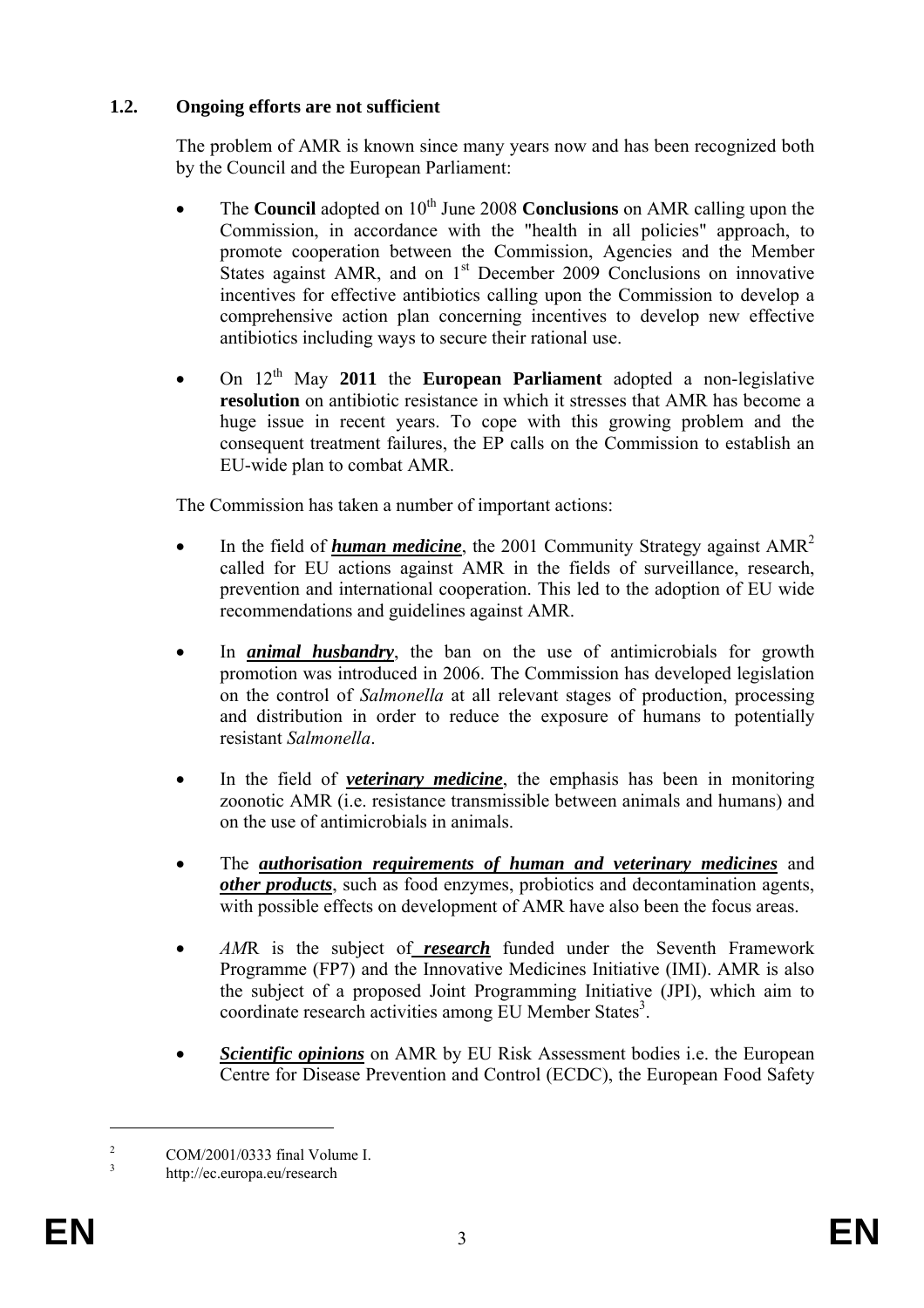Authority (EFSA), the European Medicines Agency (EMA), the Scientific Committee on Emerging and Newly Identified Health Risks (SCENIHR) have formed the basis for policy planning, for example, development of new antimicrobials and monitoring AMR and antimicrobial usage.

Similarly, some action has been undertaken at *international level* e.g. by the World Health Organisation (WHO) and the Codex Alimentarius.

## **1.3. The need for substantially reinforced action and new determined initiatives**

Although the actions taken so far go in the right direction, they have not succeeded in containing the rising threat from AMR. A substantial reinforcement of current measures in place together with a new set of rigorous measures are therefore needed in order to reduce the pressure of using antimicrobials and to prevent the further spread of resistance and preserve the ability to combat microbial infections.

In order to succeed, a **holistic approach** is needed. AMR is a major European and global societal problem, involving many different sectors e.g. medicine, veterinary medicine, animal husbandry, agriculture, environment and trade. It cannot be successfully tackled through isolated, sectoral efforts. Food and direct contact with animals may serve as a vehicle for the transmission of AMR from animals to humans emphasizing the link between human and veterinary medicine in line with the "One Health" initiative<sup>4</sup>. The fact that resistance may spread from country to country when people and animals travel or when food, feed and other possible vehicles of AMR are traded, stresses the need for coordinated efforts across borders.

Based on such holistic approach, the new actions put forward in this Action Plan aim at:

- 1. Mitigating the risk of developing AMR in humans from the **use** of antimicrobials both in humans and animals by effectively ensuring across the EU their **appropriate use**, and promoting **microbiological diagnosis** as the means to determine, to the extent possible, the need for antimicrobials.
- 2. Putting in place effective ways to **prevent microbial infections** and their spread.
- 3. **Developing effective antimicrobials** or alternatives for treatment of human and animal infections.
- 4. Joining forces with **international partners** to contain the risks of spreading AMR from international trade and travel and via the environment.
- 5. Reinforcing **research** to develop the scientific basis and **innovative means** to combat AMR.

1 4

http://www.one-health.eu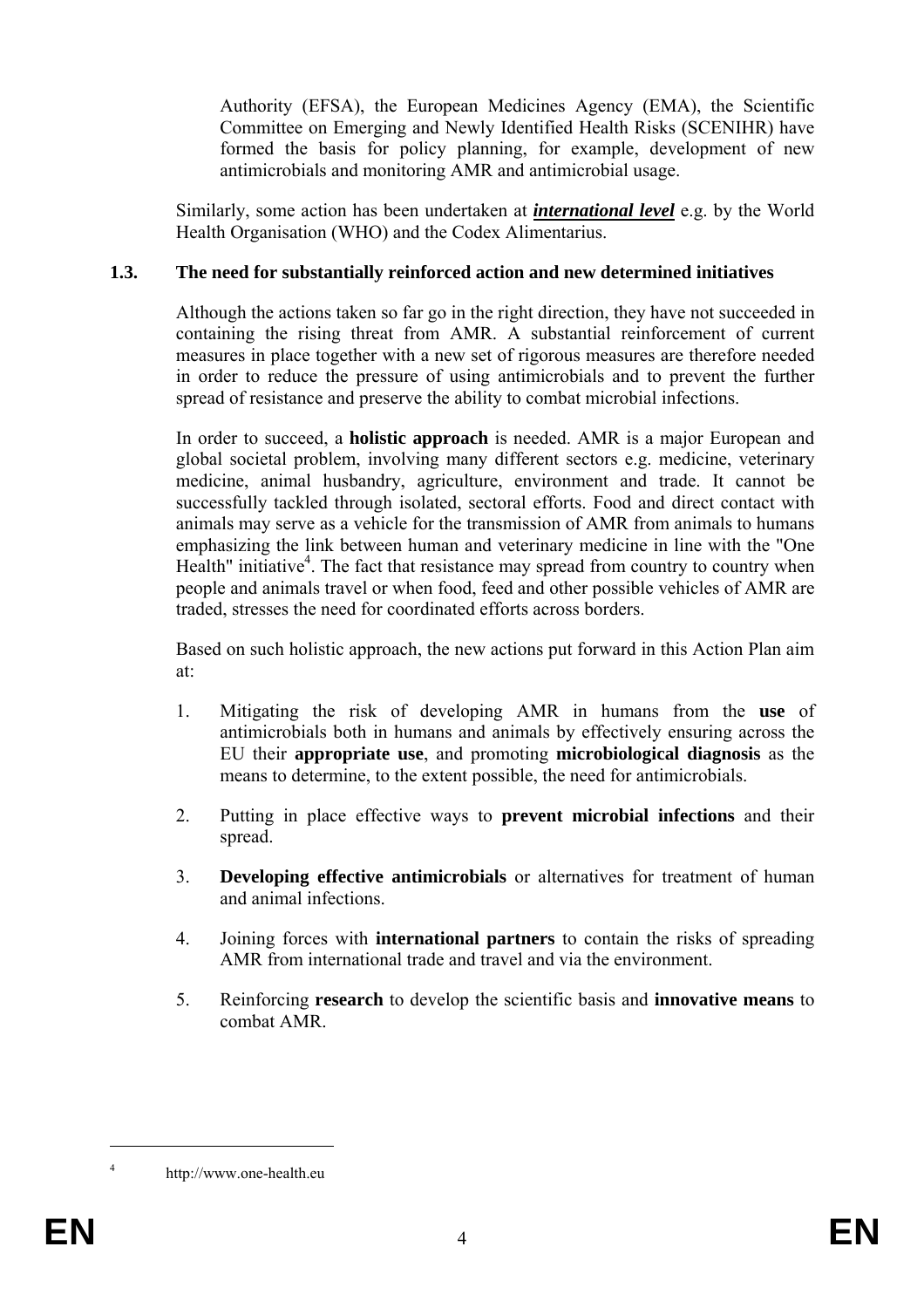### **2. KEY ACTIONS FOR A SUCCESSFUL FIGHT AGAINST AMR**

## **2.1. Appropriate use of antimicrobials**

The appropriate use of antimicrobials is essential for reducing and preventing AMR and is the cornerstone of EU policy against AMR, both in human and veterinary medicines. Antimicrobials should only be used if necessary and in accordance with best practices.

# *Prudent use of antimicrobials in human medicine*

AMR is directly linked to the way in which patients and prescribers use antimicrobial agents. The inappropriate use of these agents (e.g. taking antimicrobials for wrong reasons or incorrectly) is driving the emergence and selection of drug resistant microbes. Promoting the appropriate or prudent use of antimicrobials from the doctor and the pharmacist to the patient is the determinant in reversing the increasing rates of AMR.

The 2002 Council Recommendation on the prudent use of antimicrobial agents in human medicine<sup>5</sup> lays out specific actions to be implemented by Member States and the Union with a view to containing AMR (e.g. setting up of surveillance systems, implementation of control measures such as access to antibiotic through prescription only, promotion of education and training programmes etc.). Whereas reports published by the Commission in 2005 and 2010 have highlighted important progress in the implementation of this Recommendation, there are still numerous areas where only limited improvement has been attained.

*Action n° 1: Strengthen the promotion of the appropriate use of antimicrobials in all Member States.* 

- *In cooperation with ECDC, the Commission will aim at ensuring that all the 2002 Council Recommendation on the prudent use of antimicrobial agents in human medicines are effectively implemented by the Member States with a particular emphasis on:* 
	- *○ Improving the sustainability of national surveillance systems on AMR and access to surveillance data at local and regional levels.*
	- *○ Improving the implementation by all Member States of the prescription only requirements for antimicrobial agents.*
	- *○ Improving the implementation of control measures against AMR in nursing homes and long-term care facilities.*
	- *○ Development of education and training for healthcare workers on all aspects of AMR.*
	- *○ Better assessment and monitoring at national level of the*

<u>.</u>

<sup>5</sup> Council Recommendation (2002/77/EC) of 15 November 2001 on the prudent use of antimicrobial agents in human medicine, OJ L 34, 5.2.2002, p. 13-16.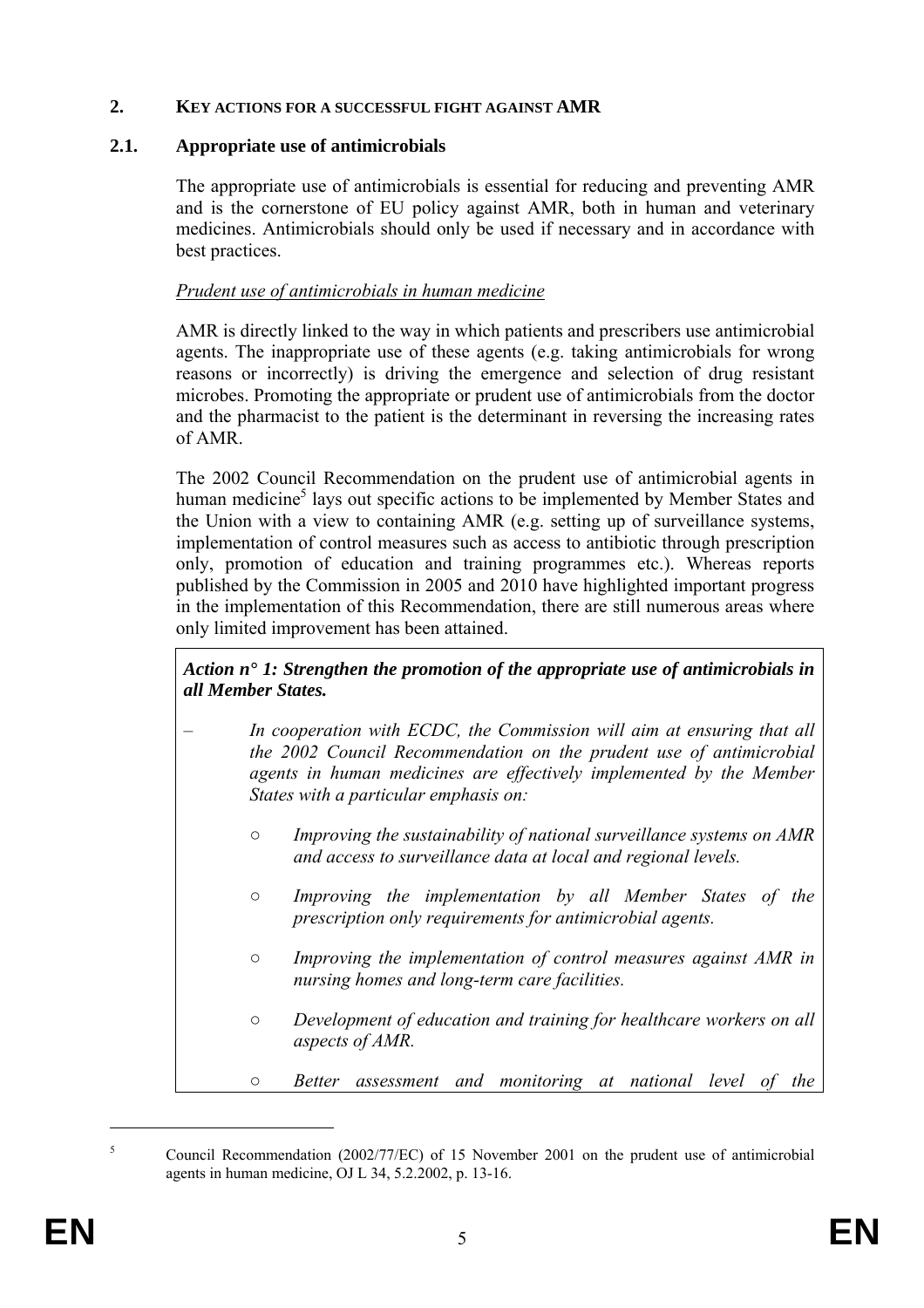*implementation and efficiency of the national strategies and control measures.* 

– *The Commission will publish by 2015 at the latest a new report identifying progress made and shortfalls in promoting prudent use of antimicrobials at national and EU level and assess whether the existing EU framework for the promotion of prudent use of antimicrobials should be revised.* 

# *Prudent use of antimicrobials in veterinary medicine*

The sub-optimal use of therapeutic antimicrobials for animals, in particular underdosage, can enhance the development of AMR. Efforts to ensure that the medicines are administered to the animals only at the correct therapeutic level are undertaken in the enforcement of the current rules on veterinary medicines and medicated feed but also in the margins of the ongoing revision of these legal acts.

In the veterinary sector cooperation has been established between the stakeholders (animal health industry, veterinarians and farmers) to promote prudent use. In addition guidelines from international organisations, veterinary associations as well as by Member States on the use of antimicrobials have been developed. Some Member States have also put in place various measures, legislative and others, to promote appropriate use. However, between Member States significant differences exist in the sales of antimicrobials that cannot be explained by the animal husbandry practices. Moreover, there is an increasing concern on the use of antimicrobials in the veterinary sector that are critical for humans.

Examples:

- $3<sup>rd</sup>$  and  $4<sup>th</sup>$  generation cephalosporins are antibiotics that have been classified by the WHO as critically important antibiotics for humans. EMA indicated in a reflection paper in  $2008^6$  that for almost all of the indications for the systemic use of these medicines in the treatment of food producing animals, equal or better alternatives are available. In a 2011 opinion, EFSA<sup>7</sup> "*considered that a highly effective control option for certain types of AMR would be to stop all uses of cephalosporins/systemically active 3rd/4th generation cephalosporins, or to restrict their use (use only allowed under specific circumstances)*."
- MRSA is a major cause of resistant hospital infections. In a 2008 baseline survey coordinated by EFSA, it has been demonstrated that pigs are a major reservoir of a new emerging type of MRSA. A joint ECDC/EFSA/EMA scientific report published in 2009<sup>8</sup> concludes that "*the extensive use of*

1

<sup>6</sup> http://www.ema.europa.eu/docs/en\_GB/document\_library/Scientific\_guideline/2009/10/ WC500004307.pdf

Scientific Opinion on the public health risks of bacterial strains producing extended-spectrum βlactamases and/or AmpC β-lactamases in food and food-producing animals. EFSA Journal 2011;9(8):2322. [95 pp.]. Available online: www.efsa.europa.eu/efsajournal 8

Joint scientific report of ECDC, EFSA and EMEA on meticillin resistant Staphylococcus aureus (MRSA) in livestock, companion animals and foods. EFSA-Q-2009-00612 (EFSA Scientific Report (2009) 301, 1-10) and EMEA/CVMP/SAGAM/62464/2009. Available from: http://www.ema.europa.eu/docs/en\_GB/document\_library/Report/2009/10/WC500004306.pdf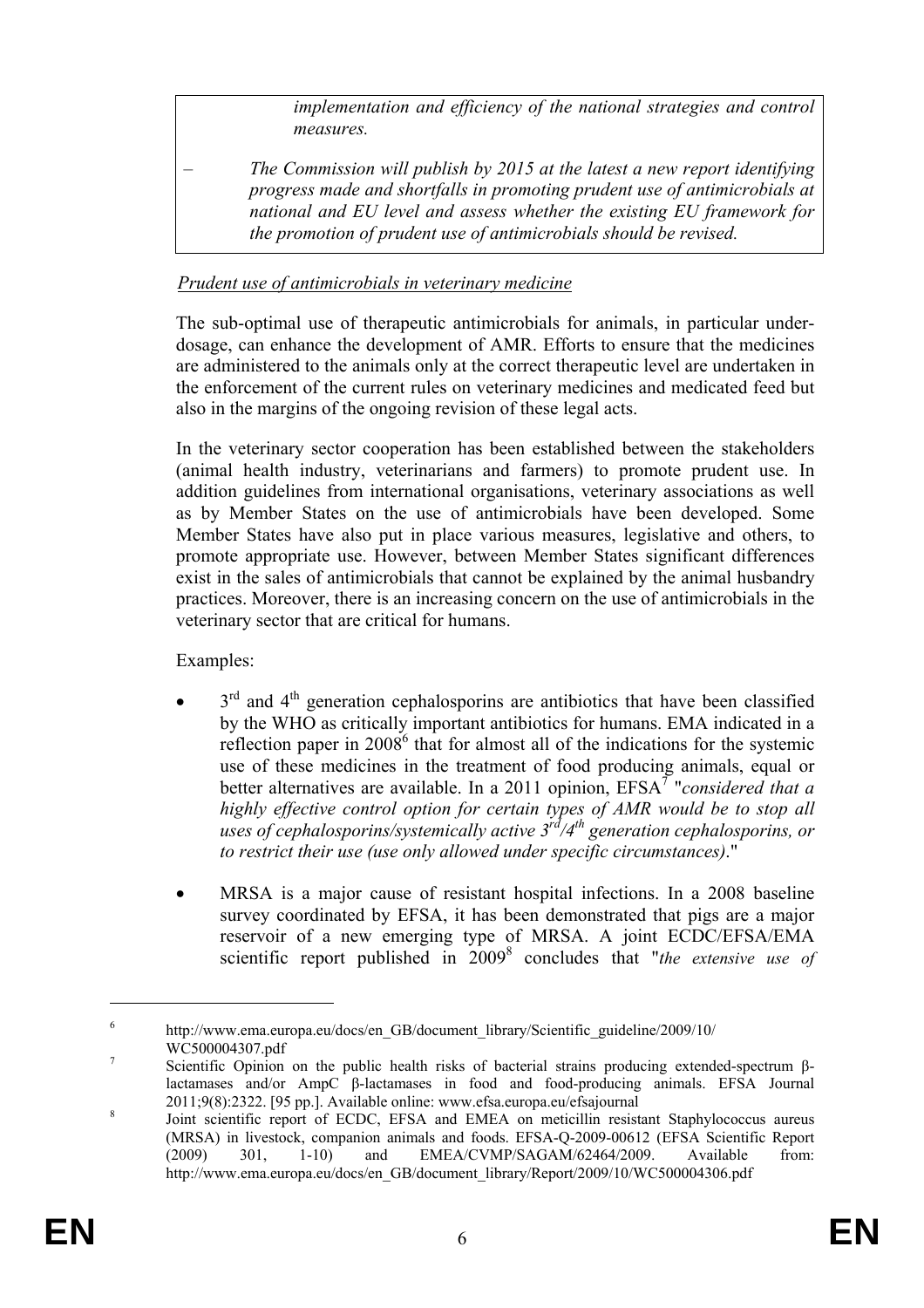*antimicrobials for prevention of disease appears to be an important risk factor for the spread of MRSA".* 

*Action n° 2: Strengthen the regulatory framework on veterinary medicines and on medicated feed via the review package foreseen for 2013, in particular:* 

- *To ensure appropriate warnings and guidance on the labels of veterinary antimicrobials.*
- *To consider restrictions on the regular or the off-label use of certain new or critically important antimicrobials for humans in the veterinary sector.*
- *To consider amending the rules for the advertisement of veterinary antimicrobials.*
- *To revisit the authorisation requirements in order to sufficiently address the risks and benefits of antimicrobial medicines.*

*Action n° 3: Introduce recommendations for prudent use in veterinary medicine, including follow-up reports, using the same approach as 2002 Council Recommendation on prudent use of antimicrobial agents in human medicine.*

# **2.2. Prevent microbial infections and their spread**

## *Infection prevention and control in healthcare settings*

The burden caused by infections occurring in healthcare settings – so called 'healthcare associated infections' – is high within the EU and is closely related to the issue of AMR. The latter has emerged in virtually all healthcare-associated pathogens, and the majority of novel resistance factors first surface in healthcare facilities. Considering the scientific evidence indicating that approximately 20-30% of all healthcare associated infections can be prevented by intensive prevention and control programmes, the 2009 Council Recommendation on patient safety, including the prevention and control of health care associated infections<sup>9</sup> includes recommendations to step up the prevention and control of infections in healthcare settings.

<u>.</u>  $\alpha$ 

Council Recommendation (2009/C 151/01) of 9 June 2009 on patient safety, including the prevention and control of healthcare associated infections, OJ C 151, 3.7.2009, p. 1–6.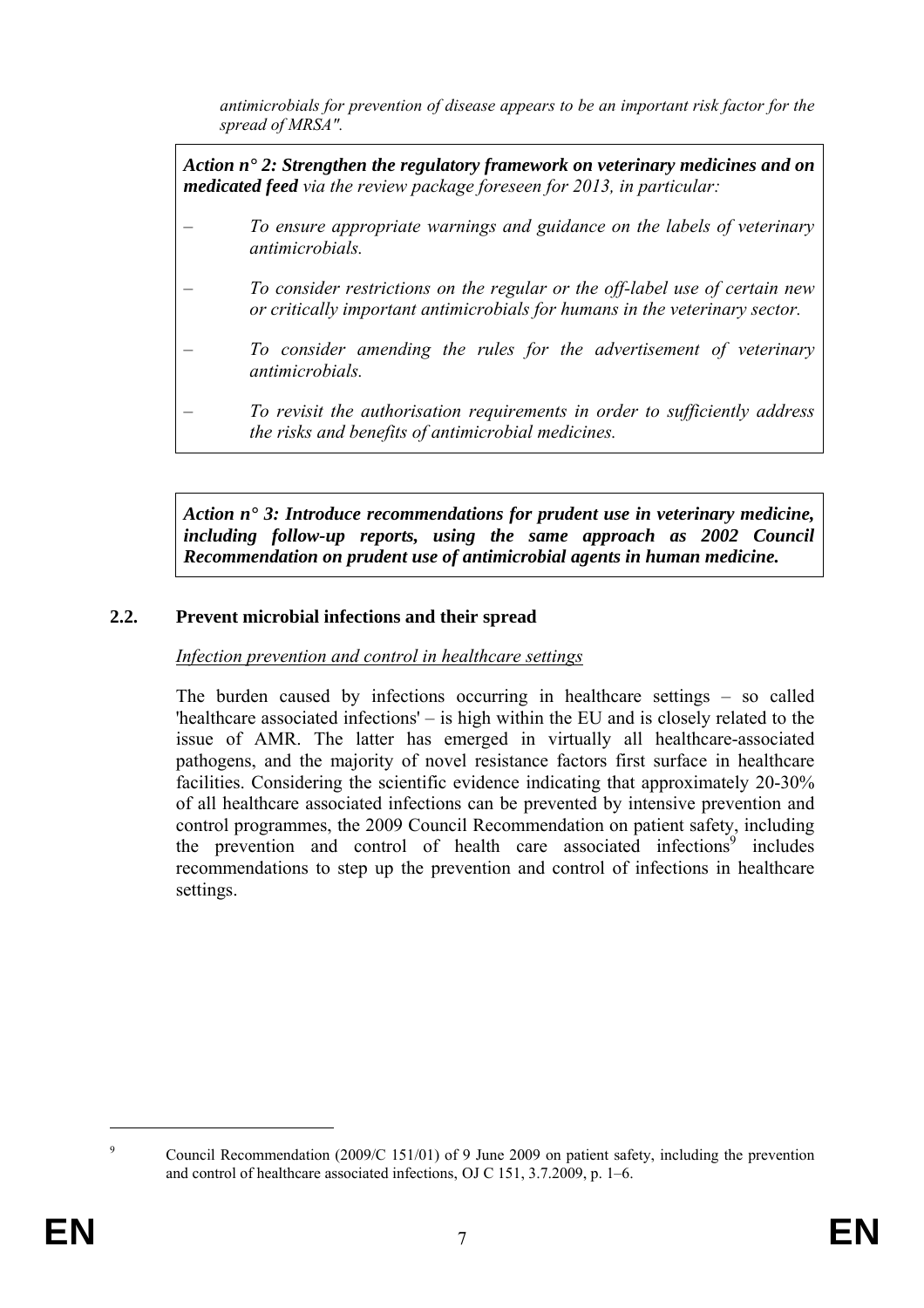# *Action n° 4: Strengthen infection prevention and control in healthcare settings*

- *Conduct and publish by 2012 a report identifying the progress made by the Member States and gaps in implementing the 2009 Council Recommendations on patient safety, including prevention and control of health care associated infections, with a special emphasis on verifying whether:*
	- *○ guidance on infection prevention and control is developed,*
	- *○ surveillance of healthcare associated infections is strengthened and*
	- *○ proper education and training of healthcare workers is organised.*

# *Infection prevention and control in farm animals*

Improved animal health and biosecurity measures as well as promotion of Good Farming Practices avoid infections and therefore contribute to the reduction of the use antimicrobials in animals including aquaculture ("prevention is better than cure") and consequently of the development of AMR in animal pathogens and zoonotic agents.

In addition to the ongoing Salmonella control programs in poultry, cost/benefit analyses are currently carried out on the control of *Salmonella* in pigs, the second source of human salmonellosis, in view of setting a target for (potentially resistant) infections.

*Action n° 5: Introduction of the new Animal Health Law, which will focus on prevention of diseases, reducing the use of antibiotics and replacing current Animal Health provisions based on disease control.* 

## **2.3. Develop new effective antimicrobials or alternatives for treatment**

## *Development of new human antimicrobials*

A report published in 2009, "The bacterial challenge: time to react"<sup>10</sup>, highlights the gap between the increasing problems related to multi-resistant bacteria in the EU and the pressing need for developing new antimicrobials to meet medical needs. This study calls for a European strategy to address this gap. This call was further strengthened by the 1<sup>st</sup> of December 2009 Council Conclusions on incentives for effective antibiotics mentioned in paragraph 1.2 above.

Numerous research projects that aim to support antimicrobial development are funded within FP7<sup>11</sup>, including support to clinical trials on off-patent antibiotics. Nevertheless, there is currently and since many years a lack of industrial investment in the development of new antibiotics and only a few products that could combat

1

<sup>&</sup>lt;sup>10</sup> ECDC/EMEA JOINT TECHNICAL REPORT The bacterial challenge: time to react. Available from: http://www.ema.europa.eu/docs/en\_GB/document\_library/Report/2009/11/WC500008770.pdf<br>http://ec.europa.eu/research/health/infectious-diseases/antimicrobial-drug-resistance/index\_en.html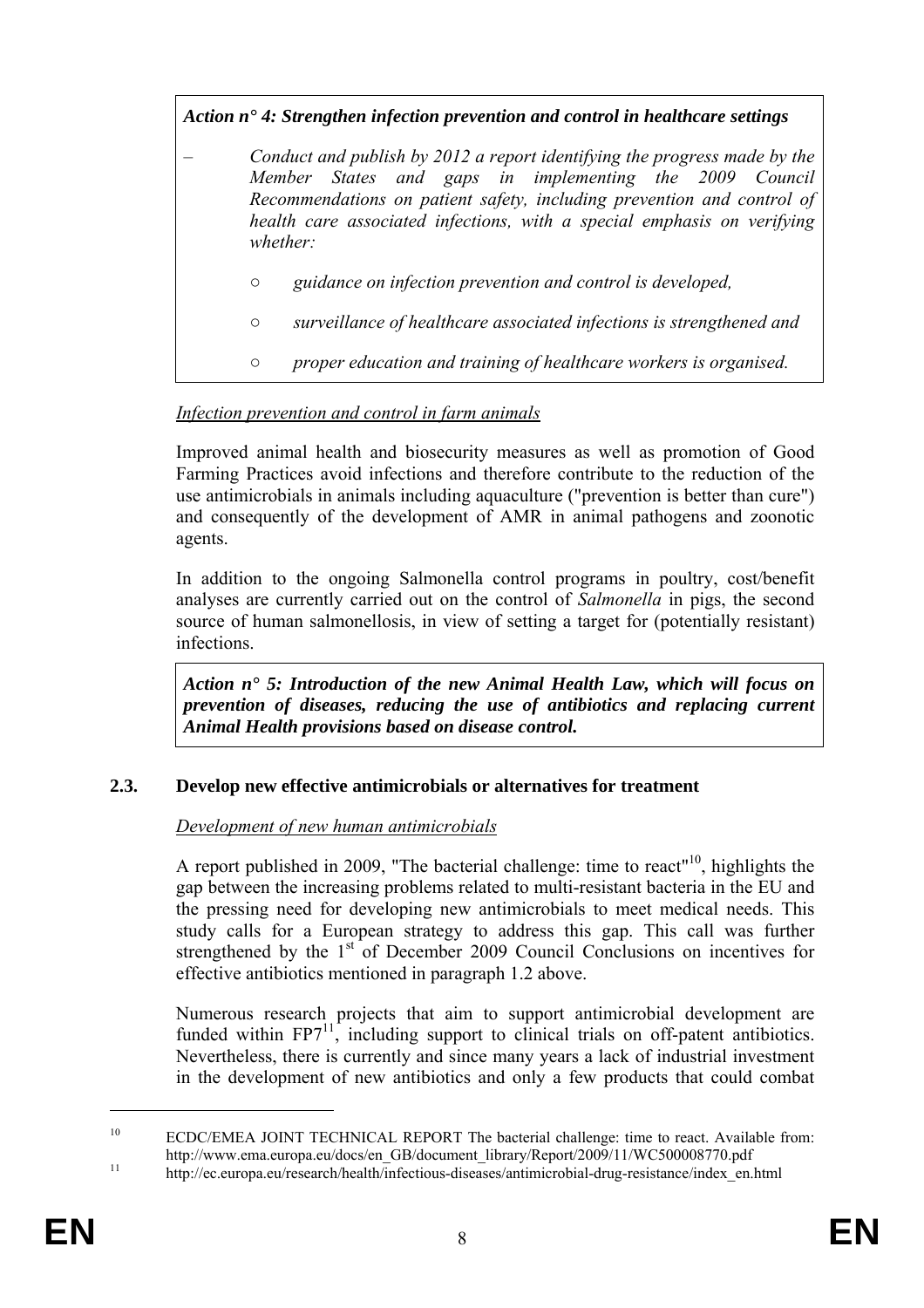resistant strains are in the late-stage of development. In the absence of new effective antimicrobials there is a risk that resistance will further develop and certain infections will no longer be able to be treated effectively.

There are several reasons for the lack of industrial investment in new antibiotics. Developing new, effective and safe antibiotics is more and more scientifically difficult and costly. Restrictions on the use of antibiotics deter investment. Pricing structure does not reward utility. The majority of antibiotics are administered for short periods. Generics take an increasing share of the antibiotic market. There is an urgent need for increased research and development and a new business model for antibiotics.

*Action n° 6: To promote, in a staged approach, unprecedented collaborative research and development efforts to bring new antibiotics to patients by:* 

- *Launching rapidly with EFPIA12, within the IMI-Joint Undertaking, a programme for research on new antibiotics aimed at improving the efficiency of research and development of new antibiotics through unprecedented open sharing of knowledge.*
- *Establishing an overarching framework agreement with the industry, defining objectives, commitments, priorities, principles and modes of action for public-private collaboration in a longer term perspective. Mobilising adequate resources, within IMI in particular (and its possible successor), FP7 and in the longer term the forthcoming research and innovation programme 2014-2020 (Horizon 2020), in order to support research and development work, based on criteria and modalities adapted to the specific needs and challenges of antibiotic development. Use the flexibility in the current pharmaceutical legislation to give rapid authorisation to new antibiotics and work with stakeholders and the Member States' authorities towards the establishment of adequate market and pricing conditions for new antibiotics.*

– *Ensure conditions for and implement fast track procedures for the marketing authorisation of new antimicrobials.* 

This action will be complemented by the reinforced action to ensure prudent use as well as international collaboration aimed at combating transfer of resistance.

Development of veterinary antimicrobials

The development of antimicrobials for potential use in animals has been hampered, particularly in view of the uncertainty as to whether new antimicrobials or even new indications for such active substances would be given a marketing authorisation for the veterinary sector.

<sup>1</sup> 

<sup>&</sup>lt;sup>12</sup> European Federation of Pharmaceutical Industries and Associations.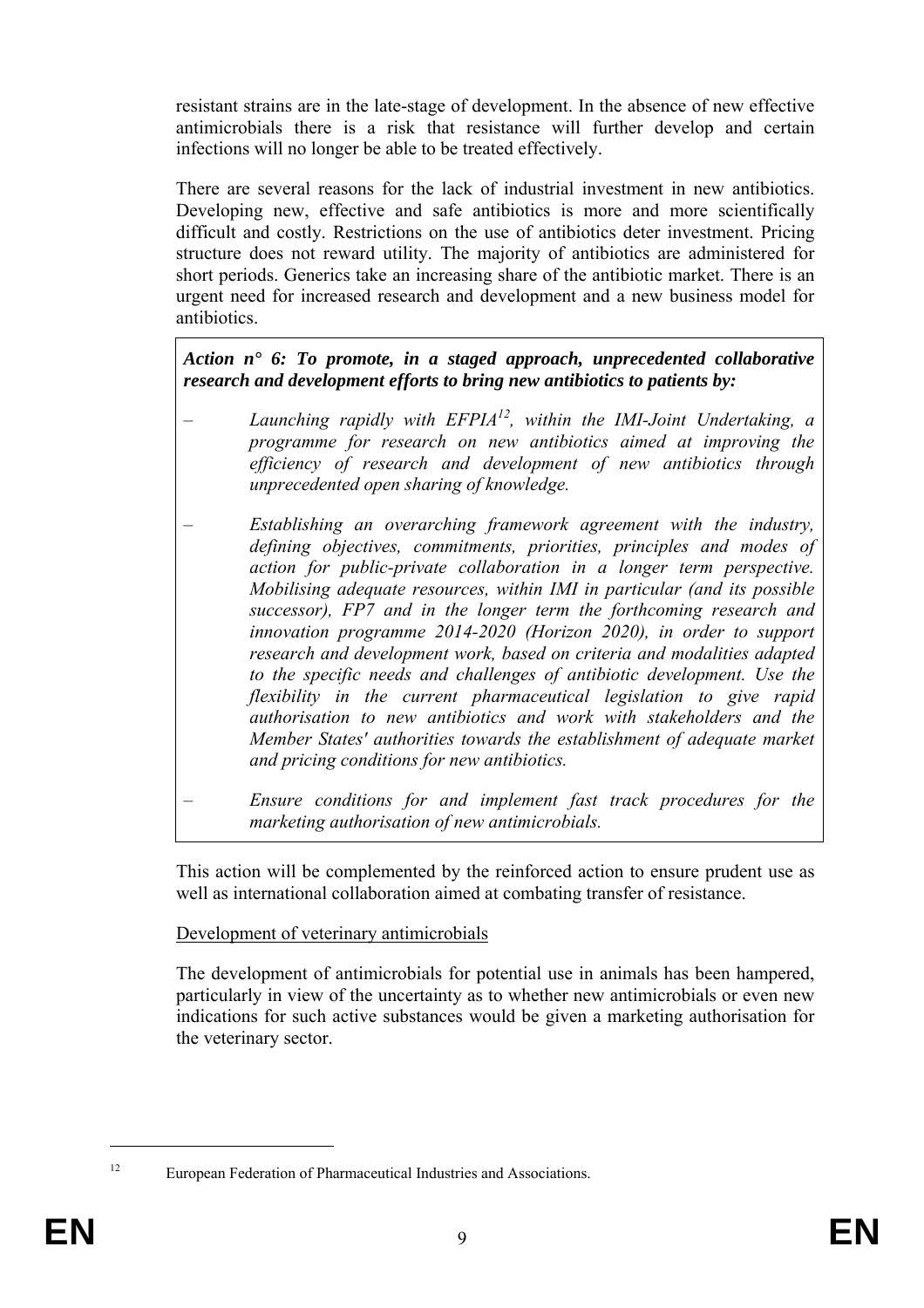# Development of diagnostic tools in human and veterinary medicine

Diagnostic tools that include tests for quick and accurate identification of pathogenic micro-organisms and/or for determining their sensitivity to antimicrobials play a key role in the fight against microbial infections. Research on the development of such tools as well as their implementation in health care is funded under FP7 and additional efforts are expected to be funded under the forthcoming research and innovation programme 2014-2020 (Horizon 2020).

## Development of vaccines and other preventive measures

Vaccines and other preventive measures could have an important impact on reducing the spread of infections and, thus, the need for treatment. Therefore, research and innovation in this field should be supported.

## *Action n° 7: Promote efforts to analyse the need for new antibiotics into veterinary medicine*

- *Establishing request for scientific advice to clarify in particular whether the development of new veterinary antimicrobials would reduce AMR.*
- *Evaluation of the need and possible introduction of incentives that trigger development in veterinary medicines to increase the likelihood that innovations reach the market within the review of the rules on veterinary medicines foreseen in 2013.*

### **2.4. Joining forces with international partners to contain the risks of spreading AMR from international trade and travel and via the environment**

In view of the global nature of AMR, the EU has already worked actively in several international fora, which aim to expand global awareness and joint measures. The Commission will continue to support this work, e.g. to encourage other WHO regions to take into account the approach of the WHO's European region, to ensure continuous consistency with work of the WHO Advisory Group on Integrated Surveillance of Antimicrobial Resistance, to further contribute to the development of Health Codes by the World Organisation for Animal Health (OIE), to play an active role in the Codex Alimentarius, and to continue to encourage trading partners to consider their own measures against AMR.

In addition, the EU aims at developing bilateral cooperation against AMR. The EU started a bilateral cooperation with the USA on AMR as a request of the EU-US summit 2009. In 2011 the EU-US Transatlantic taskforce (TATFAR) has identified 17 key recommendations for strengthened cooperation in 3 key areas: 1) Appropriate therapeutic use of antimicrobials in human and veterinary medicines, 2) Prevention of drug-resistant infections and 3) Strategies for improving the pipeline of new antibiotics. The TAFTAR recommendations for concrete future collaboration on these key areas are consistent with the priorities in this action plan.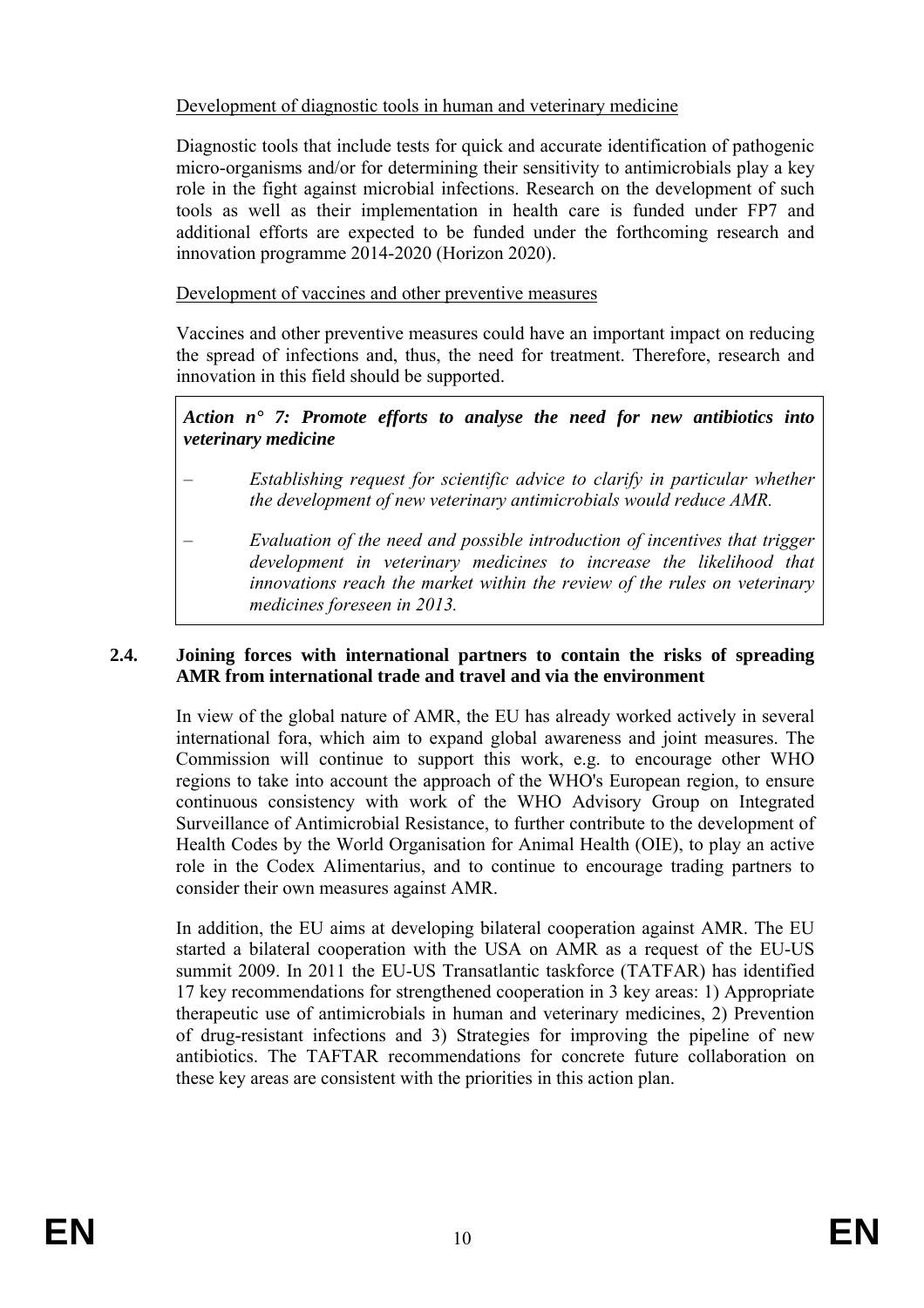*Action n° 8: Develop and/or strengthen multilateral and bilateral commitments for the prevention and control of AMR in all sectors.* 

*Multilateral cooperation* 

- *Cooperate with WHO EURO in implementing the new Regional Strategies against AMR and Multi Drug Resistant tuberculosis across the WHO EURO Region.*
- *Contribute to further development of the Health Codes of the OIE and promote the implementation of Codex Alimentarius internationals standards on AMR.*
- *Initiate cooperation on reduction of the environmental pollution by antimicrobial medicines particularly from production facilities.*

*Bilateral cooperation* 

### – *Strive to maintain and deepen transatlantic cooperation against AMR through active participation in the TATFAR and the implementation of its recommendations. Set out and apply in a staged approach a plan to implement the 17 recommendations of TATFAR.*

## **3. OTHER HORIZONTAL ACTIONS**

In addition to above key actions, some other measures should be taken, including monitoring, research, communication and education/training.

## **3.1. Monitoring and surveillance**

## *3.1.1. Surveillance of AMR and antimicrobial consumption in human medicine*

EU surveillance systems have been developed to monitor AMR (European Antimicrobial Resistance Surveillance Network) and the consumption of antimicrobials (European Surveillance of Antimicrobial Consumption, ESAC). These systems provide key information and data supporting the prevention and control of AMR. In addition, while young children are the main recipients of antibiotics in the EU, there is currently only very limited surveillance data on antimicrobial consumption and antibiotic resistance for children in Europe.

*Action n° 9: Strengthen surveillance systems on AMR and antimicrobial consumption in human medicine* 

- *With the support of the ECDC, assess ways to improve access to data on AMR at all levels (regional, local and hospitals).*
- *Ensure the efficient transfer of the ESAC project to ECDC to secure the sustainability of the project.*
- *With the support of the ECDC, support and monitor the successful*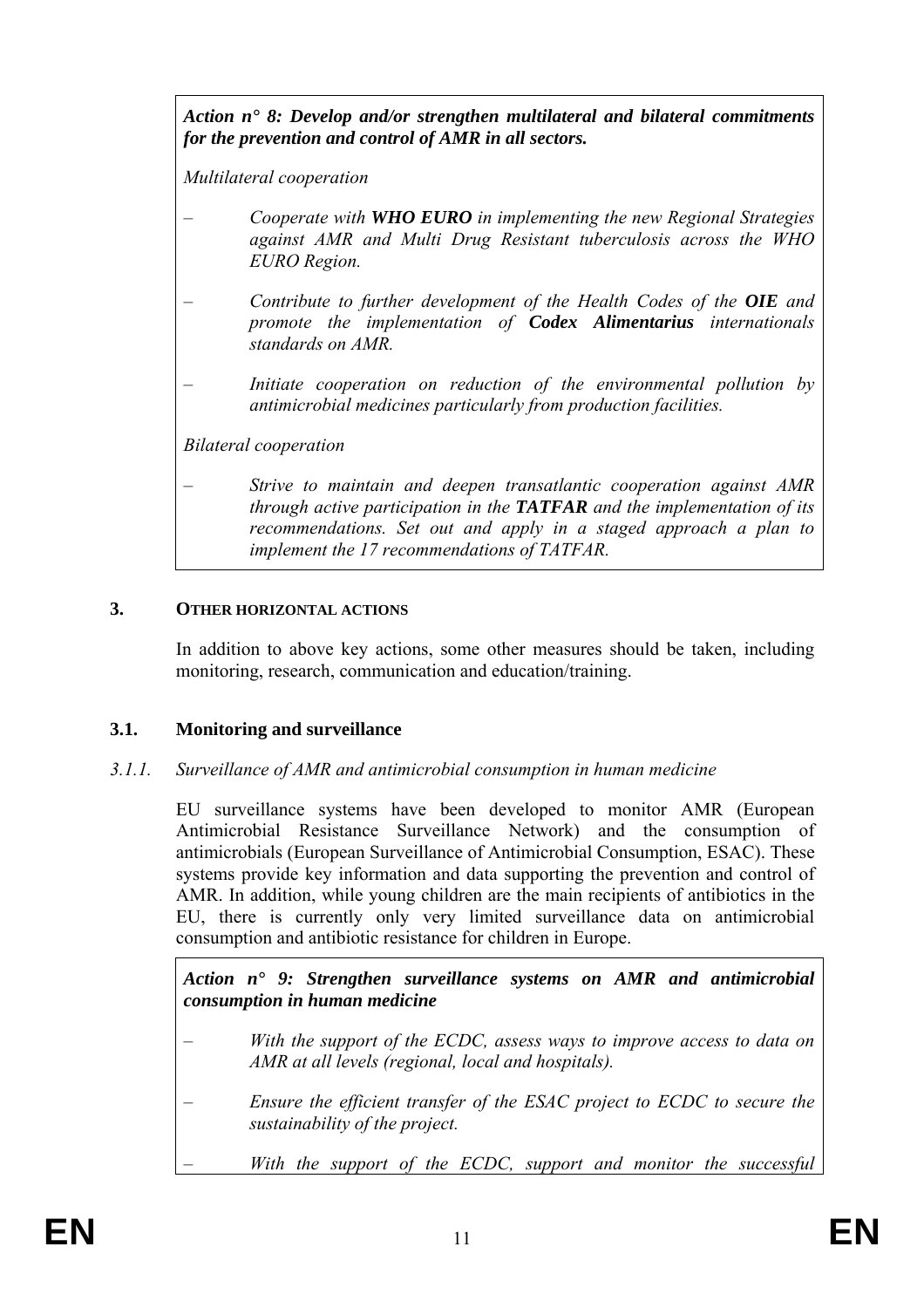*development of the new EU funded surveillance project ARPEC – Antibiotic Resistance and Prescribing in European Children.* 

# *3.1.2. Surveillance of AMR and antimicrobial consumption in animals*

AMR monitoring is mandatory for most important **zoonotic bacteria** in food producing animals. These bacteria (e.g. *Salmonella, E. coli*) may infect humans directly or through the consumption of food and jeopardize antimicrobial treatment in humans. Based on recent EFSA recommendations, the Commission will propose updating of the monitoring requirements. Data on usage of antimicrobials both in humans and in animals is needed for risk profiling, risk assessment and research purposes as well as for setting risk management goals and evaluating their effectiveness.

Harmonisation of resistance monitoring for human, animal, environment and food bacteria favours the comparability of the monitoring results and consequently provides better input for the risk assessment and risk management activities. In addition, the access to data and information on AMR and use of antimicrobials must be enabled and improved for decision makers, professionals and the public.

### *Action n° 10: Strengthen surveillance systems on AMR and antimicrobial consumption in animal medicine*

- *Inclusion of a legal basis for the monitoring of AMR in animal pathogens in its forthcoming proposal for a new Animal Health Law.*
- *Promotion and extension of the European Surveillance of Veterinary Antimicrobial Consumption (ESVAC) with the collaboration of EMA to obtain harmonised data on the usage per animal species and production categories as well as for different indications from all Member States.*
- *Review of the monitoring of AMR in zoonotic bacteria and/or indicators.*
- *With the support of the relevant EU agencies, establish harmonisation between human and veterinary surveillance to allow comparison of data.*

#### **3.2. Additional Research and Innovation**

Scientific research and innovation serves as a basis for science-based policy and legal measures to combat AMR and can provide new tools for diagnosis and treatment. Diagnostic tools that include tests for quick and accurate identification of pathogenic micro-organisms and/or for determining their sensitivity to antimicrobials play a key role in the fight against microbial infections. Vaccines and other preventive measures could have an important impact on reducing the spread of infections and, thus, the need for treatment. Therefore, research and innovation in these fields should be supported.

The FP7 funds a multitude of collaborative research projects aimed at improving the understanding of resistance mechanisms, as well as projects that stimulate academia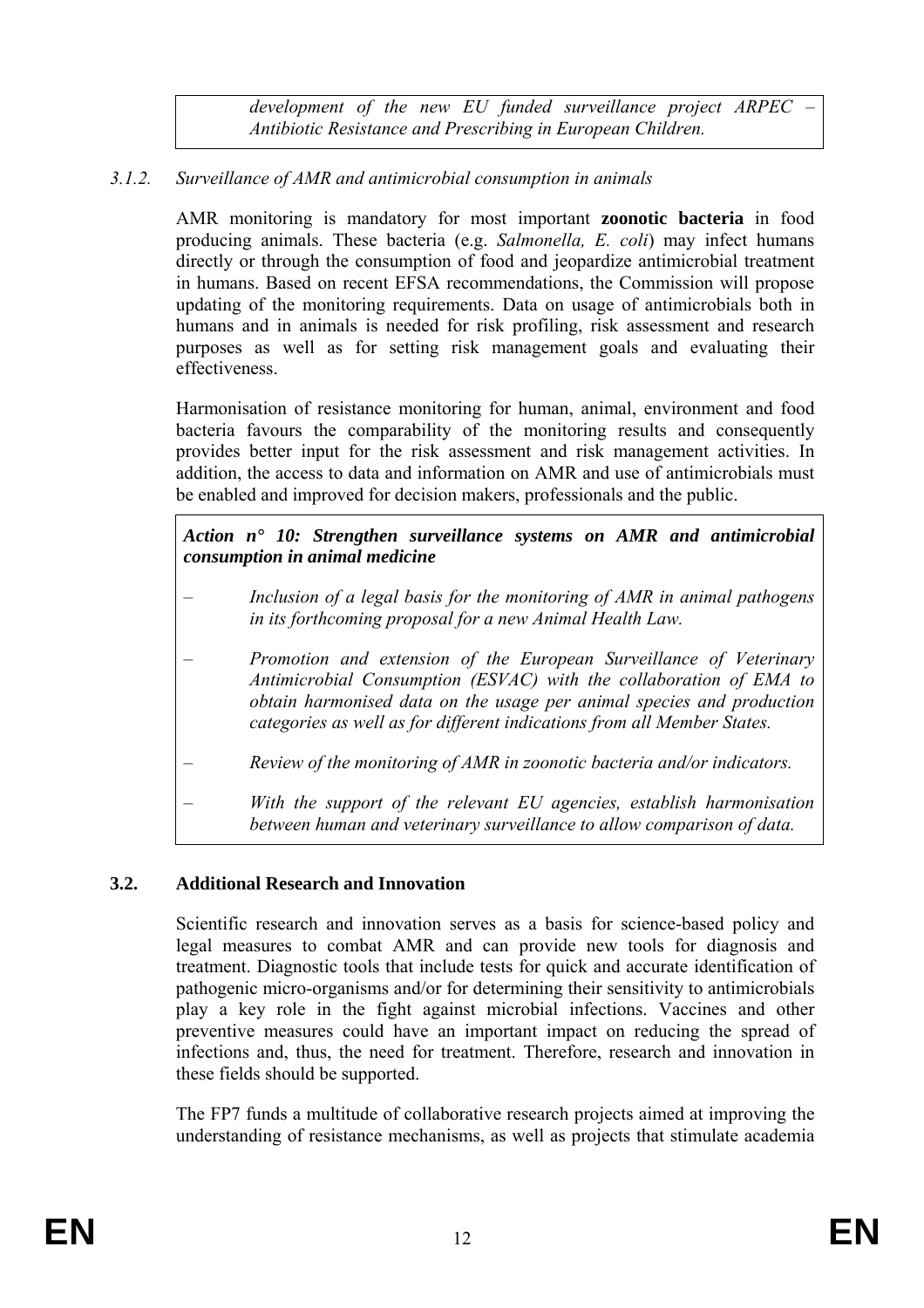and small and medium sized enterprises to work together towards novel innovative solutions for diagnostic tests and to combat the spread of AMR.

*Action n° 11: Reinforce and co-ordinate research efforts, in particular* 

– *Promote further research aiming at better understanding of antimicrobial resistance and pathogenic-host interactions.*  – *Promote further research on the development of diagnostic tools, vaccins and other preventive measures.* – *Support the launch of a Joint Programming Initiative13 aimed at coordinating national research activities related to AMR.* – *Support an analysis of the reasons for high usage of antimicrobials in countries with the highest occurrence of AMR in the human sector.* – *Contribute to a global mapping of drug resistance.*

# **3.3. Communication, education and training**

With more than 50% of EU citizens still believing that antibiotics are effective against viruses, awareness and understanding of the public in general and healthcare, veterinary and other professionals on AMR and the importance of appropriate use need to be enhanced through **education campaigns** throughout the EU and by making AMR a more integral part of education programs for health and veterinary professional groups. The "European Antibiotics Awareness Day" (EAAD) – an annual European public health initiative taking place on 18 November to raise awareness about the threat to public health of antibiotic resistance and about prudent antibiotic use – provides a unique platform to support the dissemination of information and key messages on this issue. With more than 35 Member States and international partners having developed campaigns and events in 2011 as part of the EAAD, this initiative should be maintained and strengthened.

This communication effort should be supported by effectiveness research to improve and maximise the impact of these campaigns on practitioners and the general public.

<sup>1</sup> 

<sup>13</sup> http://www.consilium.europa.eu/uedocs/cms\_Data/docs/pressdata/en/intm/118029.pdf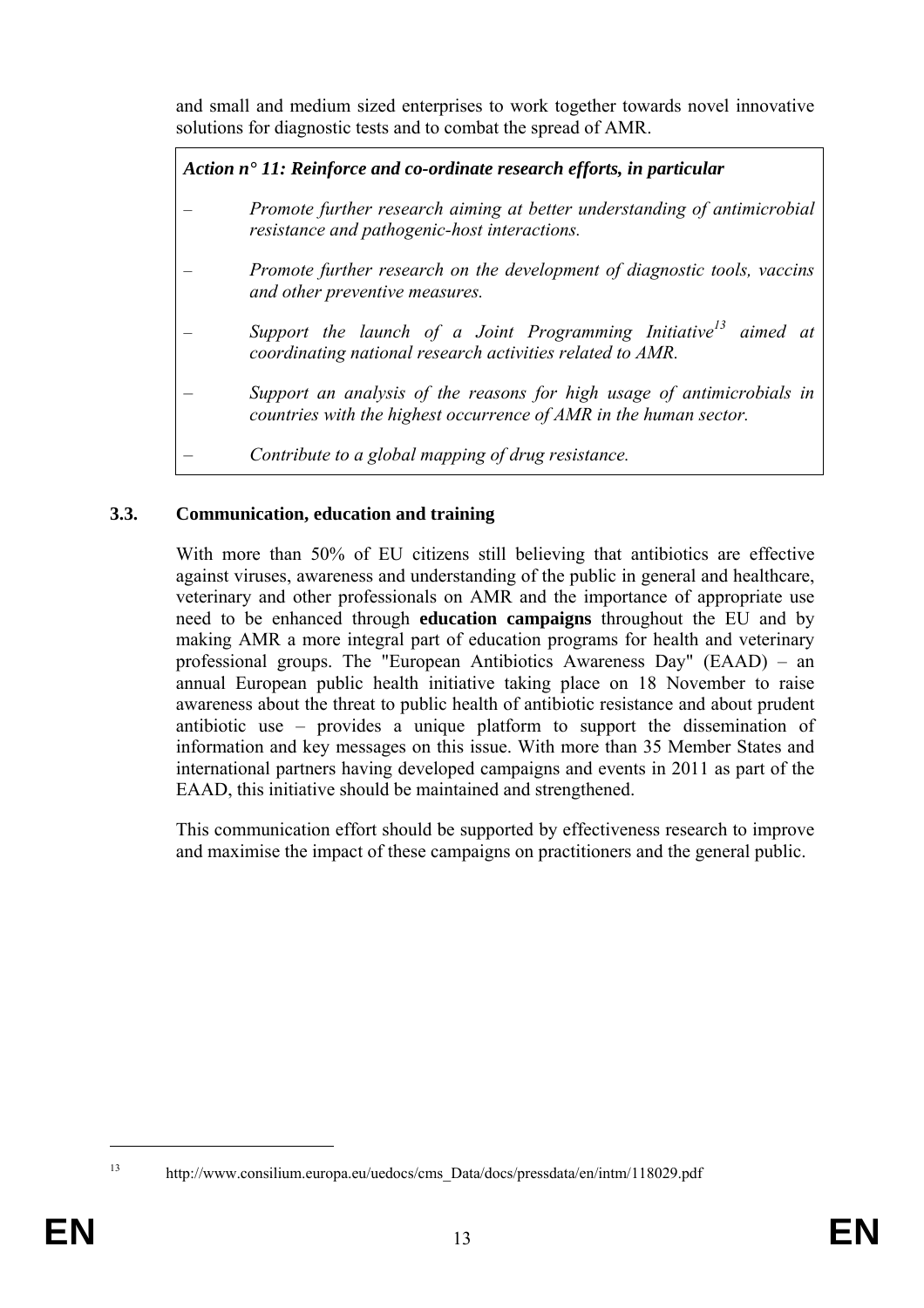*Action n° 12: Survey and comparative effectiveness research*

*Building up on the findings of the 2010 AMR Eurobarometer survey, the Commission will by no later than 2015 conduct a new EU wide survey:* 

- *Assessing the impact of the national and EU awareness campaigns on AMR including the development of indicators.*
- *Monitoring the evolution of the behaviour of the general public with regard to AMR and the appropriate use of antimicrobials.*
- *support improving the effectiveness and the impact of these campaigns among others through the identification of target groups and most efficient communication practices and the exchange of best practices.*

### **4. EX-POST EVALUATION**

In order to evaluate and assess the trends, the impact and effectiveness of the measures taken and the goals achieved by the implementation of the 5-year action plan to fight against AMR, the Commission shall monitor the use of antibiotics and antimicrobial resistance, and, where appropriate, shall ask follow up reports on the implementation and actions taken at national level.

## **5. CONCLUSIONS**

The increasing resistance to antimicrobial drugs represents one of the major emerging threats to human health. To address this, a holistic approach is stressed in line with the "One Health" initiative.

The Commission proposes to put in place a 5-year Action Plan to fight against AMR based on 12 key actions:

- Action n<sup>o</sup> 1: Strengthen the promotion of the appropriate use of antimicrobials in all Member States.
- Action n° 2: Strengthen the regulatory framework on veterinary medicines and on medicated feed.
- Action n° 3: Introduce recommendations for prudent use in veterinary medicine, including follow-up reports.
- Action n<sup>o</sup> 4: Strengthen infection prevention and control in healthcare settings.
- Action n° 5: Introduce of a legal tool to enhance prevention and control of infections in animals in the new Animal Health Law.
- Action n° 6: Promote, in a staged approach, unprecedented collaborative research and development efforts to bring new antimicrobials to patients.